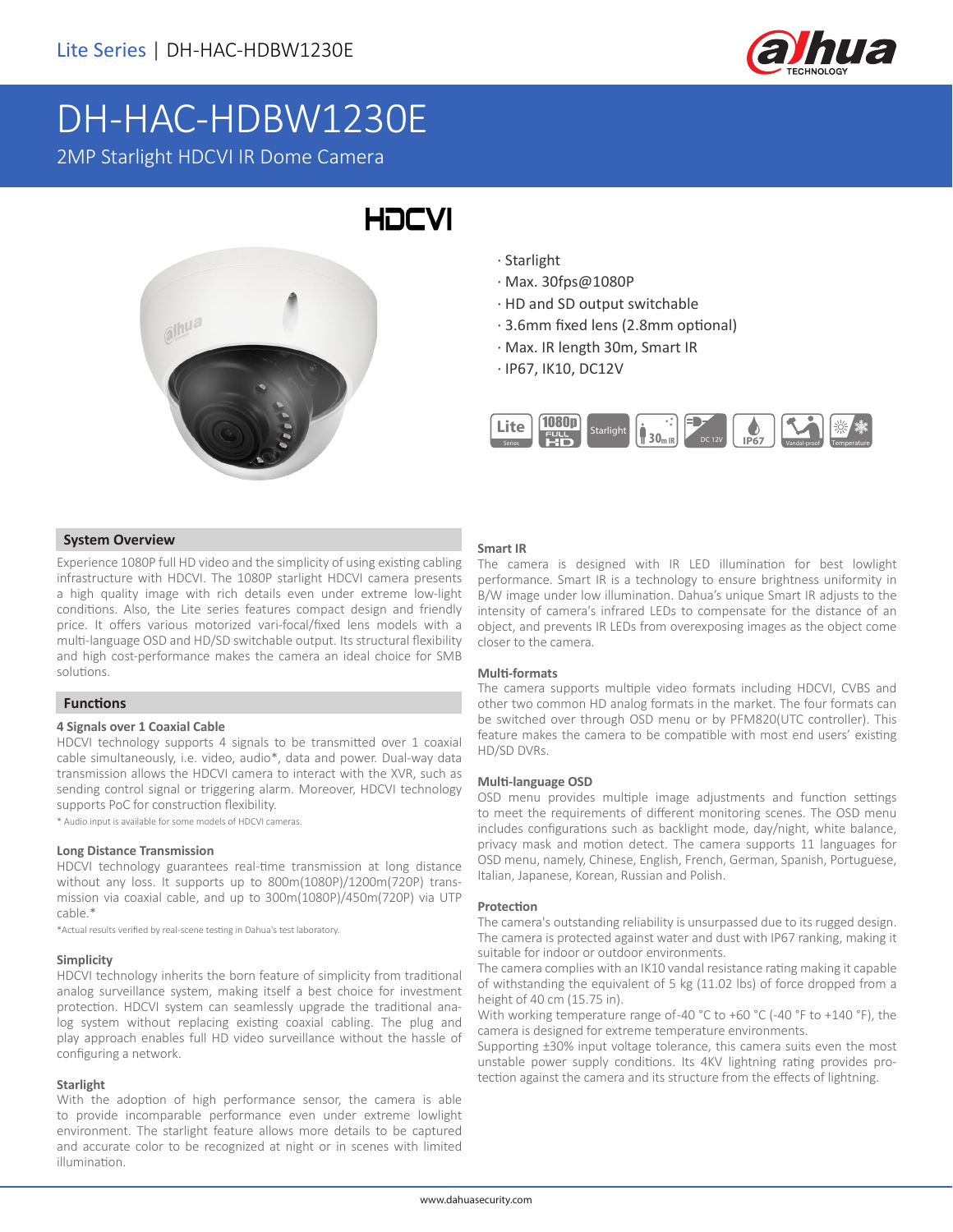# Lite Series | DH-HAC-HDBW1230E

## **Technical Specification**

# Camera

| Image Sensor                    | 1/2.8" CMOS                                 |  |  |
|---------------------------------|---------------------------------------------|--|--|
| <b>Effective Pixels</b>         | 1920(H)×1280(V), 2MP                        |  |  |
| <b>Scanning System</b>          | Progressive                                 |  |  |
| <b>Electronic Shutter Speed</b> | PAL: 1/25~1/100000s<br>NTSC: 1/30~1/100000s |  |  |
| Minimum Illumination            | 0.005Lux/F1.6, 30IRE, OLux IR on            |  |  |
| S/N Ratio                       | More than 65dB                              |  |  |
| <b>IR Distance</b>              | Up to 30m (98feet)                          |  |  |
| IR On/Off Control               | Auto / Manual                               |  |  |
| <b>IR LEDS</b>                  | 12                                          |  |  |
| lens                            |                                             |  |  |
| Lens Type                       | Fixed lens / Fixed iris                     |  |  |
| Mount Type                      | Board-in                                    |  |  |
| Focal Length                    | 3.6mm (2.8mm Optional)                      |  |  |
| Max Aperture                    | F1.6                                        |  |  |
| Angle of View                   | $H: 86.9^{\circ}$ (106.0°)                  |  |  |
| <b>Focus Control</b>            | N/A                                         |  |  |
| <b>Close Focus Distance</b>     | 1200mm (600mm)<br>47.2" (23.6")             |  |  |

### DORI Distance

Note: The DORI distance is a "general proximity" of distance which makes it easy to pinpoint the right camera for your needs. The DORI distance is calculated based on sensor specification and lab test result according to EN 62676-4 which defines the criteria for Detect, Observe, Recognize and Identify respectively.

|                       | <b>DORI</b><br>Definition | <b>Distance</b>                           |
|-----------------------|---------------------------|-------------------------------------------|
| Detect                | 25px/m<br>(8px/ft)        | 2.8mm: 39m(127ft)<br>3.6mm: 55m(181ft)    |
| Observe               | 63px/m<br>(19px/ft)       | $2.8$ mm: $15m(51ft)$<br>3.6mm: 22m(73ft) |
| Recognize             | 125px/m<br>(38px/ft)      | 2.8mm: 8m(25ft)<br>3.6mm: 11m(36ft)       |
| Identify              | 250ppm<br>(76px/ft)       | $2.8$ mm: $4m(13ft)$<br>3.6mm: 6m(18ft)   |
| Pan / Tilt / Rotation |                           |                                           |

| Pan/Tilt/Rotation | $Pan: 0^{\circ} \approx 355^{\circ}$<br>Tilt: $0^{\circ}$ ~ 65°<br>Rotation: $0^\circ \approx 355^\circ$ |
|-------------------|----------------------------------------------------------------------------------------------------------|
| Video             |                                                                                                          |
| Resolution        | 1080P (1920×1080)                                                                                        |
| Frame Rate        | 25/30fps@1080P, 25/30/50/60fps@720P                                                                      |
| Video Output      | 1-channel BNC high definition video output / CVBS<br>video output (Can switch)                           |

| Day/Night                                 | Auto (ICR) / Manual                                                                                                               |
|-------------------------------------------|-----------------------------------------------------------------------------------------------------------------------------------|
| <b>OSD Menu</b>                           | Multi-language                                                                                                                    |
| <b>BLC Mode</b>                           | BLC / HLC / DWDR                                                                                                                  |
| <b>WDR</b>                                | <b>DWDR</b>                                                                                                                       |
| <b>Gain Control</b>                       | AGC                                                                                                                               |
| Noise Reduction                           | 2D                                                                                                                                |
| <b>White Balance</b>                      | Auto / Manual                                                                                                                     |
| Smart IR                                  | Auto / Manual                                                                                                                     |
| Certifications                            |                                                                                                                                   |
| Certifications                            | CE (EN55032, EN55024, EN50130-4)<br>FCC (CFR 47 FCC Part 15 subpartB, ANSI C63.4-2014)<br>UL (UL60950-1+CAN/CSA C22.2 No.60950-1) |
| Interface                                 |                                                                                                                                   |
| Audio Interface                           | N/A                                                                                                                               |
| Eelectrical                               |                                                                                                                                   |
| Power Supply                              | 12V DC ±30%                                                                                                                       |
| Power Consumption                         | Max 3.1W (12V DC, IR on)                                                                                                          |
| Environmental                             |                                                                                                                                   |
| <b>Operating Conditions</b>               | -40°C ~ +60°C (-40°F ~ +140°F) / Less than 90% RH<br>* Start up should be done at above-40°C (-40°F)                              |
| <b>Storage Conditions</b>                 | -40°C ~ +60°C (-40°F ~ +140°F) / Less than 90% RH                                                                                 |
| Ingress Protection & Vandal<br>Resistance | IP67 & IK10                                                                                                                       |
| Construction                              |                                                                                                                                   |
| Casing                                    | Aluminium                                                                                                                         |
| <b>Dimensions</b>                         | Φ109.9mm×81.0mm (Φ4.33"×3.19")                                                                                                    |
| Net Weight                                | 0.31kg (0.68lb)                                                                                                                   |
| <b>Gross Weight</b>                       | 0.45kg (0.99lb)                                                                                                                   |